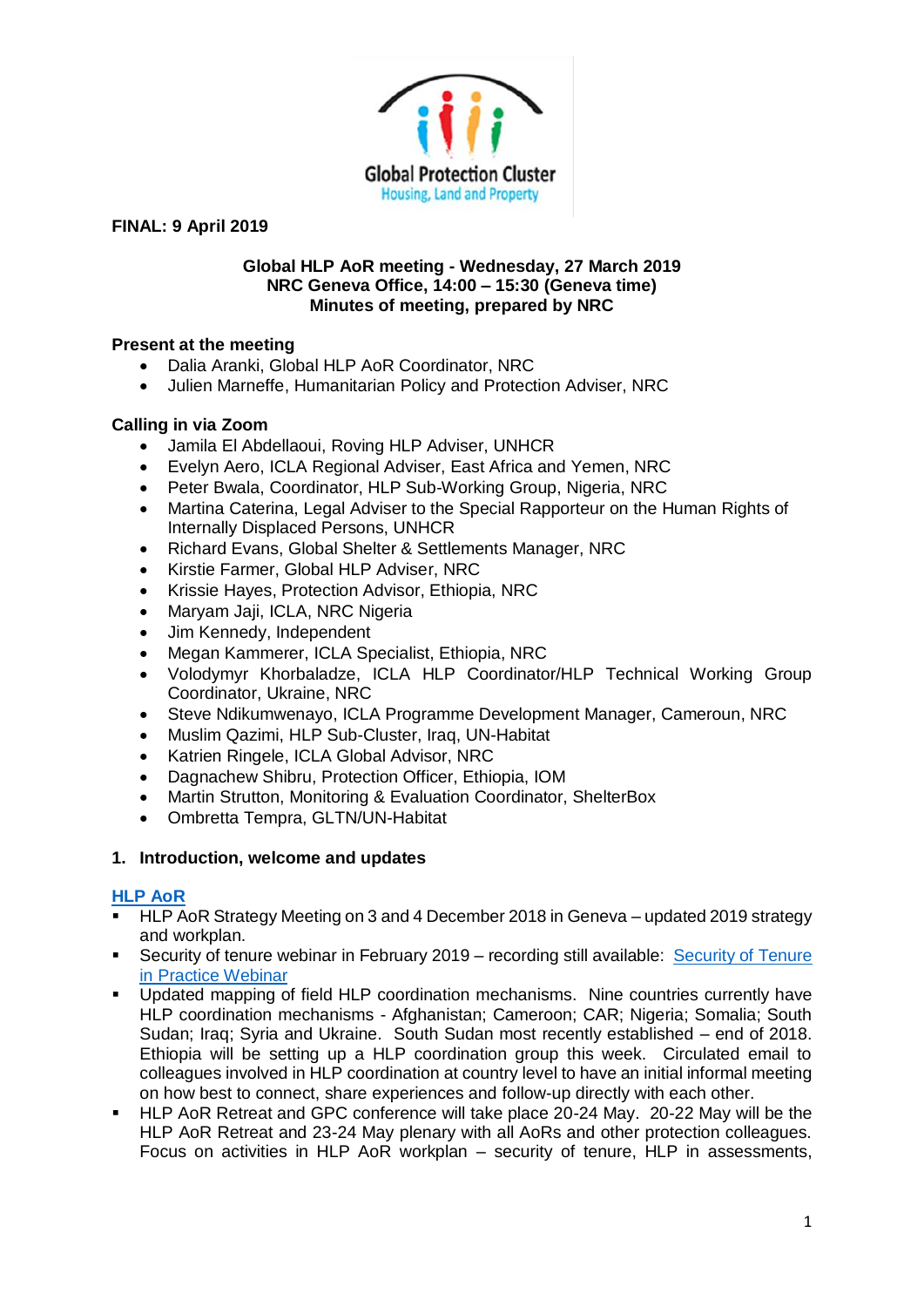

women's HLP and a day on the GLTN/UNHabitat Social Tenure Doman Model (STDM) training.

### **Nigeria**

- Been working on providing lost title documentation for returning communities. Piloting a new project – HLP dispute resolution centres.
- Checklist for Shelter colleagues on land regularisation to address challenges regarding access to land with government and traditional institutions. There are high levels of return with minimal access to land. Cases of eviction – need to review procedures regarding cash for rent because landlords are often trying to evict tenants even though rent has been paid.

# **Ethiopia**

 $\overline{\text{Lamching HLP}}$  working group in Ethiopia – UNCHR and NRC leading process to agree on participation, TOR and workplan in one day workshop. Colleagues will update on progress after the meeting.

### **UN-Habitat[/GLTN](https://gltn.net/)**

After four years of work, the [SG Guidance Note on Land and Conflict](https://gltn.net/download/the-united-nations-and-land-and-conflict-march-2019/) was endorsed on 15 March 2019, providing guidance to UN agencies regarding focus and improved coordination, advocacy and programming on land issues, including HLP across human rights, humanitarian and development pillars. Complements [Guidance Note](https://publications.iom.int/books/guidance-note-integrating-housing-land-and-property-issues-key-humanitarian-transitional-and) launched last year on including HLP at all phases of response.

### **UNHCR**

▪ Focus on refugee-related HLP work, including in Iraq. Also conducted Somalia mission to focus on evictions of IDPs.

### **[ShelterBox](https://www.shelterbox.org/?gclid=Cj0KCQjws5HlBRDIARIsAOomqA0AXwuW7YyQnieNlMZr1lDID21hbjvXkgMIT2NOToWTKlpFNkcOnC8aAoRFEALw_wcB)**

Based in UK. Looking at practical ways to engage in HLP.

### **Ukraine**

Global HLP AoR Coordinator visited on mission in February and supported coordination work and provided recommendations. Currently finalising [HLP TWG](https://www.humanitarianresponse.info/en/operations/ukraine/housing-land-and-property-working-group-1) 2019 strategy and workplan with HLP colleagues. Areas of priority include security of tenure in collective centres, restitution/compensation for destroyed and damaged property, prevention/response for civilian property being used by military. Established informal expert group with organisations working on compensation to start discussing and working together more closely.

#### **Iraq**

**Endorsed HLP Sub-Cluster workplan for 2019. Issued quidelines on HLP due diligence,** compensation scheme in Iraq and advocacy paper on compensation to advocate and mainstream efforts on supporting compensation for HLP in Iraq. Pending notes on HLP and Mine Action guidelines and HLP and GBV guidance on women's HLP rights in Iraq. Reviewing ownership and security of tenure-related laws to identify more practical approach to ownership issues. HLP documentation restoration and verification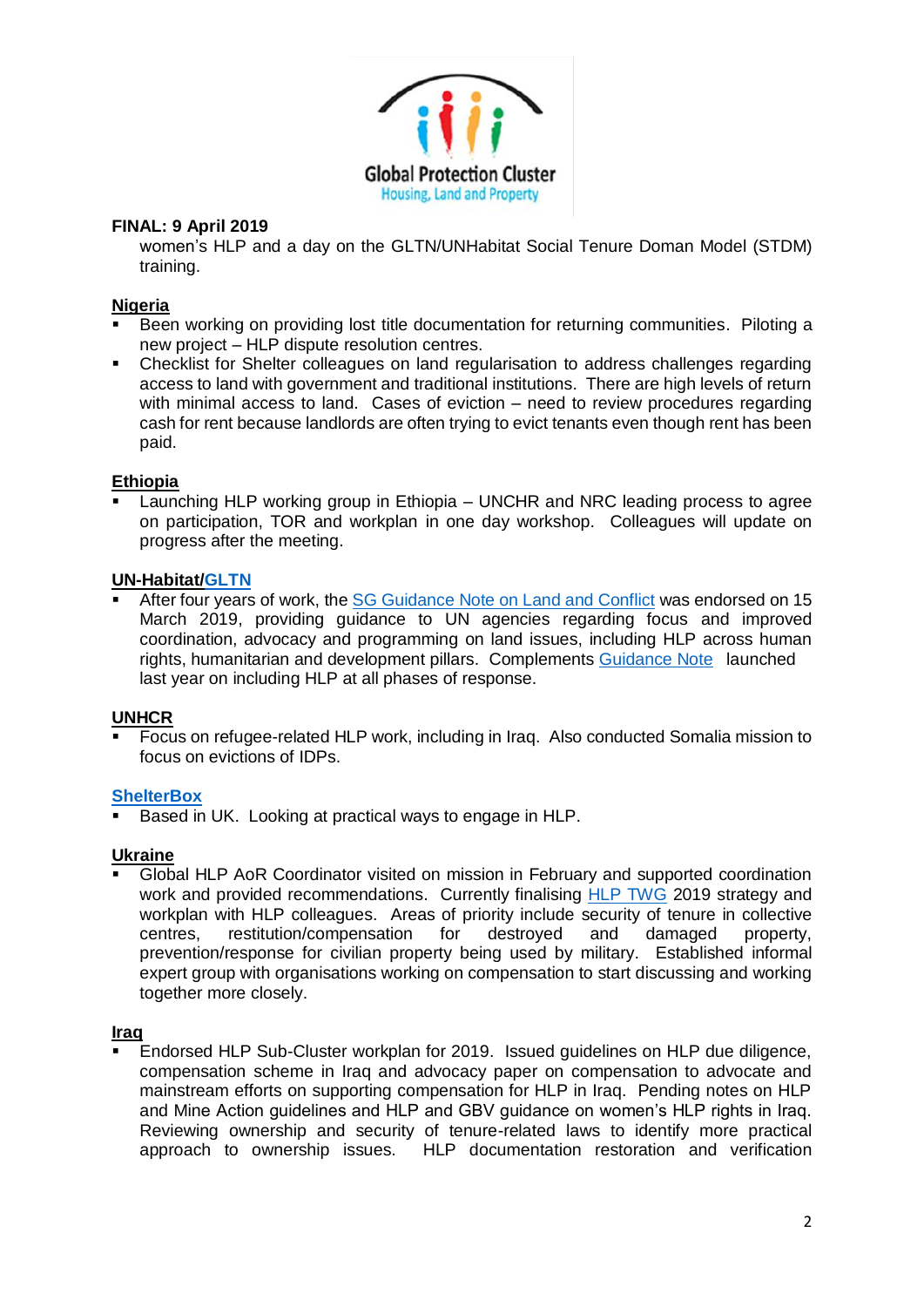

mechanisms and launched new approach to dispute resolution with communities. Providing trainings to non-HLP specialised partners on how to deal with/refer HLP issues.

### **Special Rapporteur on the Human Rights of IDPs**

- Upcoming mission to CAR and will connect with HLP colleagues there. Preparing report to the General Assembly in October on protection of internally displaced children. Any information regarding HLP issues affecting children should be shared so that it can be included in the report.
- **2. Nigeria HLP Sub-Working Group – update on joint HLP/Food Security and Livelihoods workshop. Presentation by Peter Bwala, Coordinator, HLP Sub-Working Group, Nigeria, NRC**
- Relevance of new Sphere standard on Security of Tenure for range of activities, including food security and livelihoods.
- Received number of referrals from FSL sector and so HLP Sub-WG conducted two-day workshop with FSL colleagues to address difficulties and challenges faced.
- Number of reasons regarding challenges using and accessing land plurality of laws, Land Use Act 1978, strained dispute resolution mechanisms, no specific law for IDPs, loss of HLP title documents. Difficult to determine rights in land to be used for FSL activities.
- In some cases, the Government provides land to humanitarian actors and then actors face challenges using land.
- Need to understand land tenure system to be able to plan FSL activities, including due diligence to understand better how potential FSL beneficiaries are able to use land.
- Number of questions and follow-up points came up during the workshop:
	- $\circ$  Competing interests for limited land e.g. fertile land used for shelter interventions instead of FSL interventions.
	- $\circ$  Land disputes in areas of return often not clear who has rights in land.
	- $\circ$  FSL agencies have checklists to conduct due diligence prior to interventions but many of these are not sufficient as, in numerous cases, interventions are resulting in eviction.
	- o Government often allocates private land for use by humanitarian actors. Difficult to ascertain who else has rights in land and private landowners are not provided with compensation or any incentive for land to be used for humanitarian interventions. Not always clear public interest for use of private land.
- Need to include HLP in programming for durable solutions at much earlier stage.
- Women's HLP in FSL interventions need to be understood better and addressed.
- Next steps include HLP and FSL colleagues having an interactive session with institutions dealing with land – Ministry of Land and Ministry of Agriculture. Will address some of these key questions and issues. FSL agencies have shared due diligence checklists for HLP Sub-WG to review. Will also include interaction with traditional institutions who deal with land.
- **3. Women's HLP workstream – update on activities and next steps. Presentation by Kirstie Farmer, NRC HLP Adviser and co-lead of HLP AoR Women's HLP workstream.**
- Focus on women's security of tenure under the HLP AoR workstream. Co-led by NRC and UN-Habitat.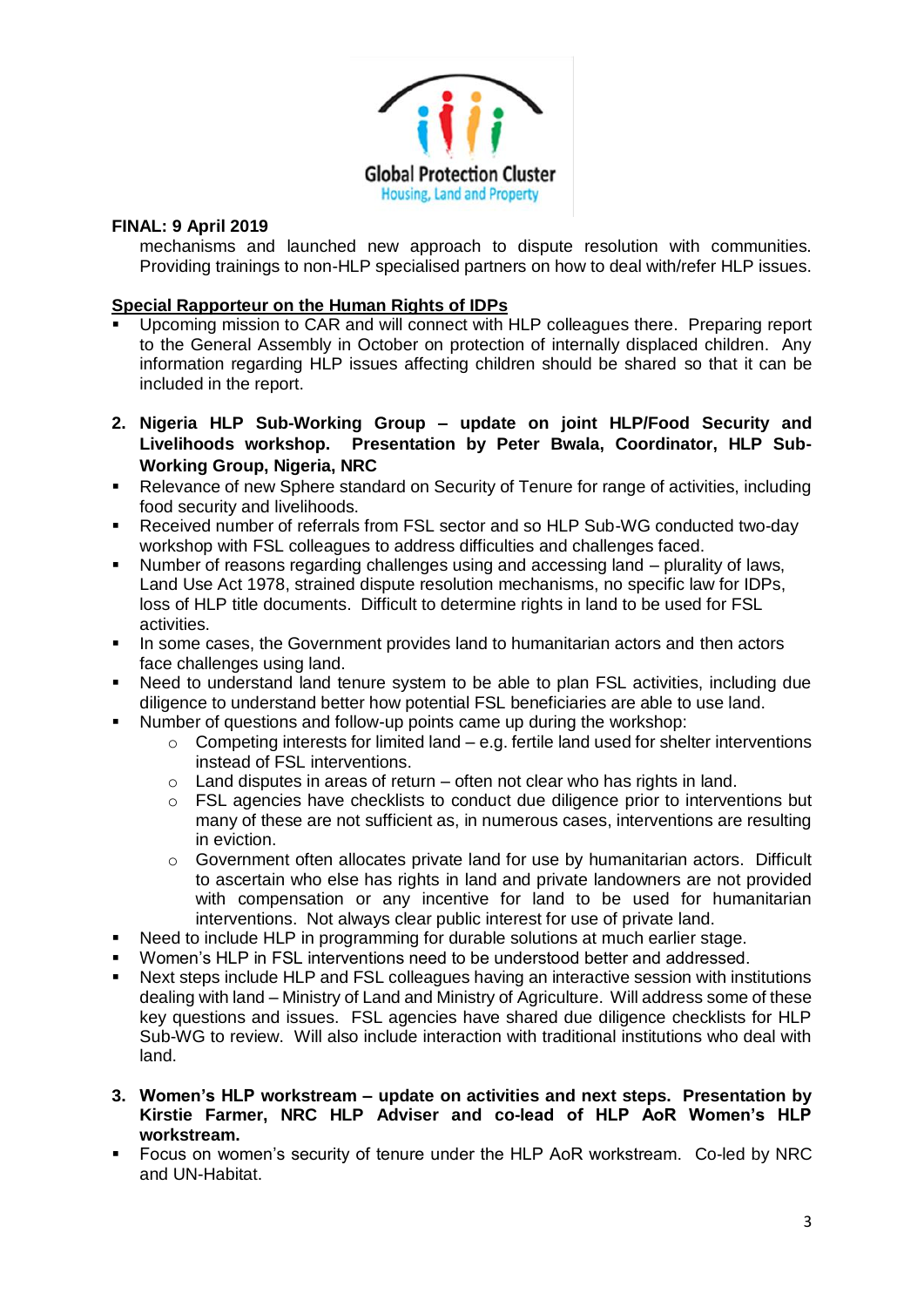

- Considering the link between security of tenure and women's economic empowerment initially discussed at the HLP AoR strategy meeting in December 2018. Connected to livelihoods, financial support and economic activities.
- What happens when women do not have security of tenure and how does this impact their economic opportunities, for instance farm land, when women cannot benefit from this despite owning it.
- Positive outcomes for women when they do have security of tenure. For instance, access to credit and finance can be contingent on having documentation on land tenure which women usually do not have. Limited access to inheritance rights – women often lose home, land, assets. In some countries, widows are evicted from their homes and land and this has a significant impact on their ability to cope, including for their children.
- Literature often focuses on households as a unit. As shown in Nigeria's example, within a household there are often different abilities between men and women to access economic benefits from land.
- Plans led by NRC and UN-Habitat will focus on women's security of tenure and economic empowerment link, especially in conflict-affected countries. Collate operational examples and lessons learned to share at the HLP AoR retreat in May. Understanding will come from practical and programme levels and not global theoretical level.
- Support in-country research to understand better the links and interventions that work. Can use this to then provide package of services for women to overcome barriers that they currently face.
- Based on these examples, research and increased understanding, the HLP AoR aims to lead preparation of a two-page summary about women's security of tenure and economic empowerment and what to consider in programming where security of tenure is an element.
- Using Slack as a forum to have a community of practice. Plan to use this as a daily place to work together.
- Will seek funding to implement programmes in partnership.
- Plan to have a webinar on women's security of tenure at the end of April 2018 and will have two sessions at the HLP AoR retreat in May. Will share operational experience, what interventions work and problem solving; and also invite other organisations who have different approaches to the topic which can be part of a discussion on how to support countries to strengthen women's security of tenure.
- During the meeting, Nigeria colleagues made a request for support on women's HLP challenges they are facing for returnees and so a follow up session will take place.
- Using new Sphere standard on security of tenure, including understanding context, due diligence, reality on the ground and other aspects set out in the key actions will provide a useful way to understand the situation faced by particular groups, including women in accessing security of tenure. Often we have the understanding but face a lot of challenges on how to tackle customary norms, tradition of land being in men's names only, joint titling on documentation.

# *Action points:*

- ➢ **SLACK** HLP AoR community of practice. Join using this link: [HLP AoR on Slack](https://join.slack.com/t/hlplegends/shared_invite/enQtNTg4MDY1NTgzOTI2LTU2MTZjOTkwZTI2Nzk4MzVlZGU5MjY4YjAzMGE2ODRmMWIwMDVhNmY2NDMyNzliYWU5ZTE1NzNlNmM4ZTk1OGE)
- $\triangleright$  Contact Dalia or Kirstie if you have any challenges connecting to the community of practice, which includes a number of threads, including one on women's HLP ('wowsecten').